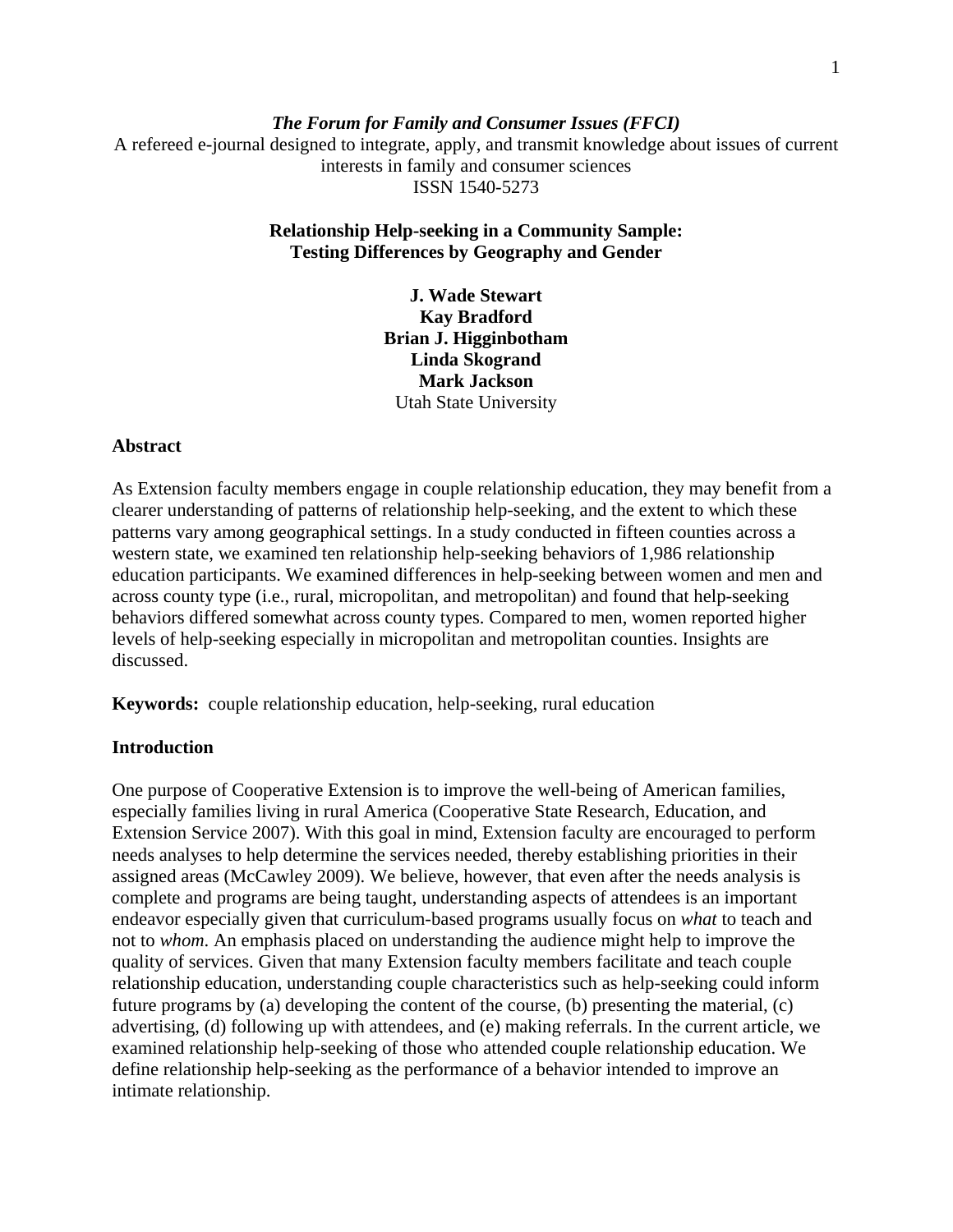### **Literature review**

Several studies document patterns of relational help-seeking behaviors. In one, participants were most likely to seek general relationship help from written materials, friends, counseling, and education groups (Ganong and Cole 1989). In another study, couples anticipating remarriage most frequently sought relational help by talking with family, followed by talking with friends, talking with religious leaders, reading pamphlets, magazines, or news articles, and reading selfhelp books (Higginbotham, Miller, and Niehuis 2009). Doss and others (2009) investigated the patterns of help-seeking behaviors in 213 newlywed couples during the first five years of marriage. Of these couples, 23 percent sought relationship help by reading books, 19 percent by attending workshops or retreats, and 14 percent by participating in marital therapy. In another study, talking to a friend, reading a magazine article, and talking to a family member were the most sought out relationship helps (Georgia and Doss 2013). Regarding the reasons for seeking professional help, one study showed that women seek professional relationship help for communication issues, feeling distant in the relationship, feeling depressed, and experiencing a lack of quality time with their partner while men only seek professional help when they feel a divorce is eminent (Eubanks-Fleming and Cordova 2009).

Although Extension faculty members do not directly provide all types of help-seeking opportunities studied in the extant literature (e.g., therapy, talking with friends and family, talking with religious leaders, or reading self-help books), gaining insights into where individuals are getting their information and the stepwise progression individuals follow to gather information might help Extension faculty members be more strategic in their efforts. For example, there are many different avenues faculty members might use to reach and attract individuals including web pages, computer applications, classes, workshops, newspapers, brochures, magazines, videos, and word of mouth. Understanding which of these avenues individuals are using to gain information might help faculty members make priority decisions for time and resources. Additionally, because intervention is rarely a one-time endeavor, knowing how to continually reach and help those who have attended courses in their preferred avenue will ensure that attendees will reap benefits after they leave.

This approach is supported by Bronfenbrenner's Ecological Model. Individuals are affected by their environments and the sub-cultures to which they belong (Bronfenbrenner 1994). These environments go beyond broad categories or classifications, but affect the "conditions and processes" of everyday life (Bronfenbrenner 1994, 40). Microsystems (i.e., school, family, friends, and church group) and mesosystems (i.e., the interaction of two microsystems such as school and home) combine to form macrosystems or "the belief systems, bodies of knowledge, material resources, customs, life-styles, and life course options" (Bronfenbrenner 1994, 40) of the culture. Several key differences in the macrosystem exist between rural and urban communities that might affect the daily experiences of individuals. Understanding these conditions and processes might help interventionists more effectively reach those they serve.

#### **Rural versus metropolitan communities**

Several noteworthy differences between rural and metropolitan areas could potentially contribute to differences in daily processes and conditions of those in rural America and, therefore, affect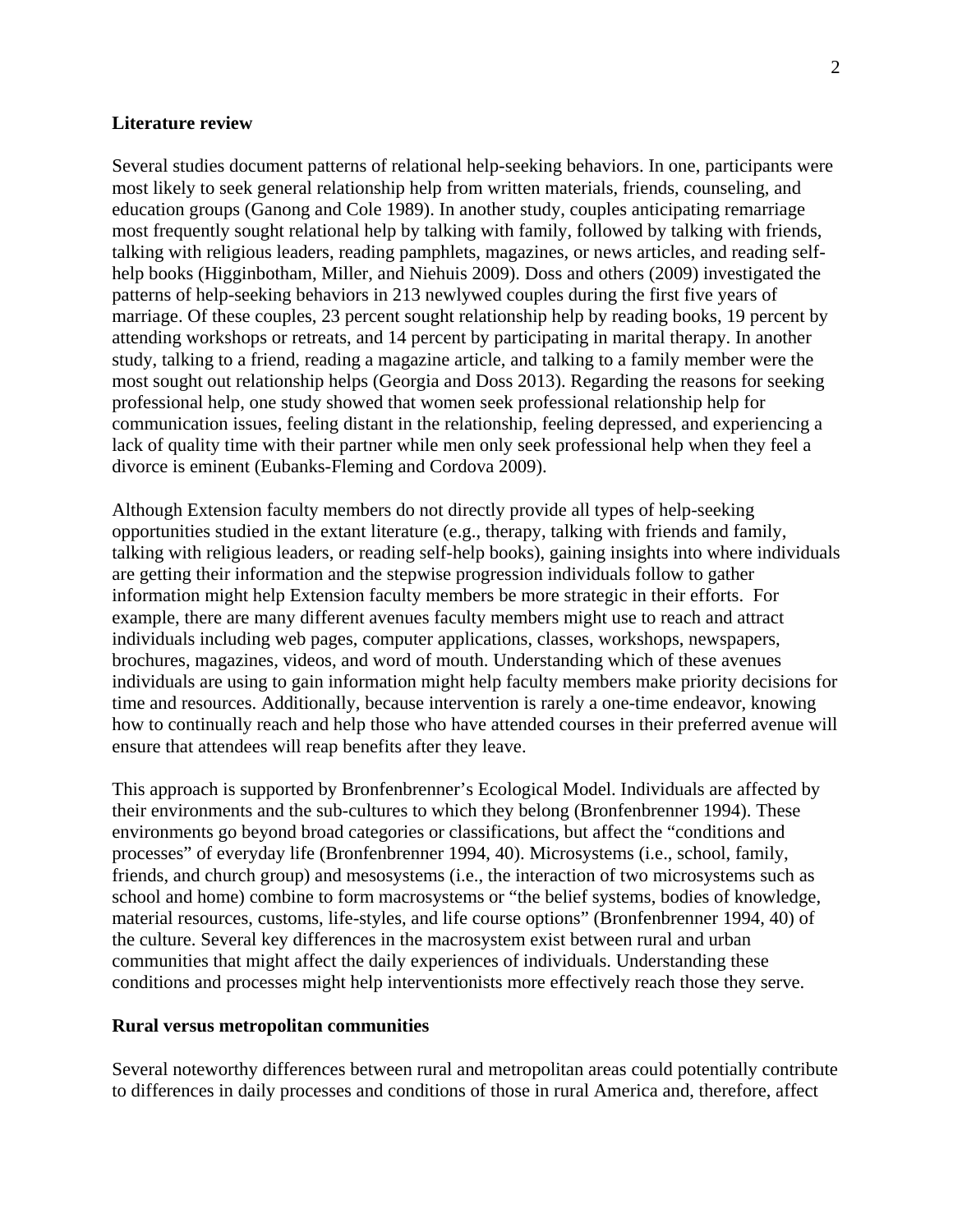where they seek help. For example, non-metropolitan women are more likely to marry and to do so at younger ages compared to their metropolitan counterparts (Snyder, Brown, and Condo 2004). In addition, individuals in rural communities report having poorer health, lower socioeconomic status, and increased drug use (see Gray 2011 for a review). Suicide rates of individuals in rural locations are higher than their counterparts in metropolitan settings (Singh and Siahpush 2002). Taken together, these trends suggest that rural Americans experience more risk factors in their daily lives than individuals in urbanized areas. Conversely, a review of rural and metropolitan mental health research found no significant differences in mental health diagnoses between these two settings (Judd et al. 2002). This lack of discrepancy may be due to individuals in rural communities having a higher "need-for-care threshold" when compared with those in metropolitan communities (Rost et al. 2002, 234). In other words, individuals with problems in rural communities may wait longer before seeking help.

### **Professional help-seeking behaviors for mental health in rural America**

Researchers have also highlighted several rural and metropolitan differences in tendencies to seek and access professional help. For example, Mohatt and others (2005) observed that three major barriers that might prevent mental health help-seeking behaviors in rural communities were acceptability, availability (i.e., limited providers), and accessibility (i.e., lack of knowledge, transportation, financing). As of 1999, 87 percent of the 1,669 designated Mental Health Professional Shortage Areas were located in non-metropolitan settings (Bird, Dempsey and Hartley 2001). In addition, individuals in rural communities may not perceive their own mental health needs and therefore fail to seek help when they need it (see Mohatt et al. 2005). Differences in cultural values, lack of anonymity, and stigmatization might also contribute to the decision not to seek help (Rost et al. 2002).

#### **Informal help-seeking**

Individuals generally seek help from those who are closest to them such as friends, family, and spouses regardless of location (Goldsmith and Fitch 1997; Griffith 1985; Mac George et al. 2004; Young, Giles, and Plantz 1982). For personal problems, Griffith (1985) reported that after friends, family, and relatives, individuals sought help from clergy, church members, and roommates; professional therapists were consulted least of all. Furthermore, research supports the claim that women seek help more frequently than men for issues such as depression, drug abuse, stress, and health challenges (see Galdas, Cheater and Marshall 2005). Although one study showed newlywed couples sought marriage advice from friends, parents, religious leaders, and siblings (Sullivan 2008), most extant research has focused on individual help-seeking, not couple help-seeking.

#### **Extension faculty**

Extension faculty members provide mental health services to communities (Molgaard 1997) in the form of education. Some have argued that Extension "would be among the most natural, obvious, and successful at provision of couples educational materials" (Stanley in Futris et al. 2005). Indeed, many leading Extension faculty members have formed a nationwide outreach to "provide research-based resources and promote partnerships to advance the knowledge and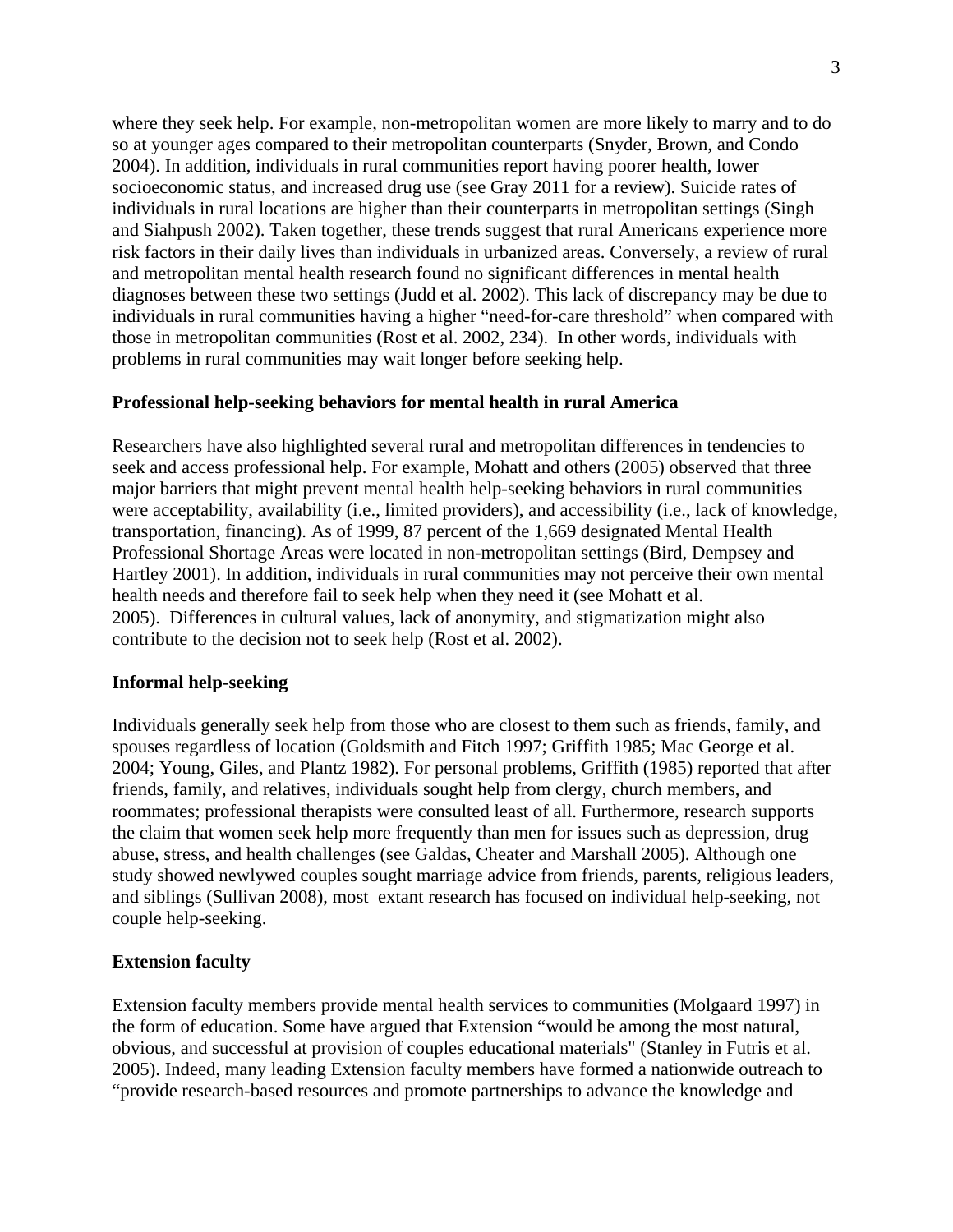practice in relationship and marriage education" (National Extension Relationship and Marriage Education Network [NERMEN] 2013). Although NERMEN may act as a resource for Extension faculty currently involved in couple relationship education (CRE), many faculty members are not currently involved in CRE. As such, the insights from this study are meant to help faculty members who are interested in starting CRE programming as well as those that already have couple relationships as a programming priority.

## **Purpose of the study**

The purpose of this study is to examine relational help-seeking patterns of individuals who attended Extension-sponsored couple relationship education. Additionally, we test the extent to which these patterns vary according to a location's population density (i.e. rural, micropolitan, and metropolitan) and by gender.

# **Methods**

# *County classification*

According to the 2010 United States Census, urbanized areas have populations greater than 50,000, micropolitan or urban clusters have at least 2,500 and 50,000 inhabitants, and rural areas are all other counties. More specifically, we used a coding system based on a map of our state from the 2010 United States Census.

# *Participants*

A total of 1,986 people participated in the study. We chose to include those with missing data (33 percent of the sample) and classified them as non-help seekers to reach a more conservative estimate of the patterns of help-seeking. Participants were recruited through advertising by county Extension faculty in a western state. Sample demographics are reported in Table 1.

**Table 1.** Participant demographics by county type

[Table 1 Summary: the demographics including sex, age, relationship status, race/ethnicity, and income are described based on three county types: metropolitan, micropolitan, and rural]

| Demographics |           | Metropolitan | Micropolitan | Rural |
|--------------|-----------|--------------|--------------|-------|
| <b>Sex</b>   | Male      | 553          | <b>200</b>   | 121   |
|              | Female    | 606          | 293          | 189   |
| Age          | Mean age  | 39.2         | 38.0         | 44.3  |
|              | <b>SD</b> | 12.1         | 14.3         | 14.0  |
|              | Range     | 18-77        | 18-97        | 20-80 |
|              | Married   | 77.3%        | 81.1%        | 83.4% |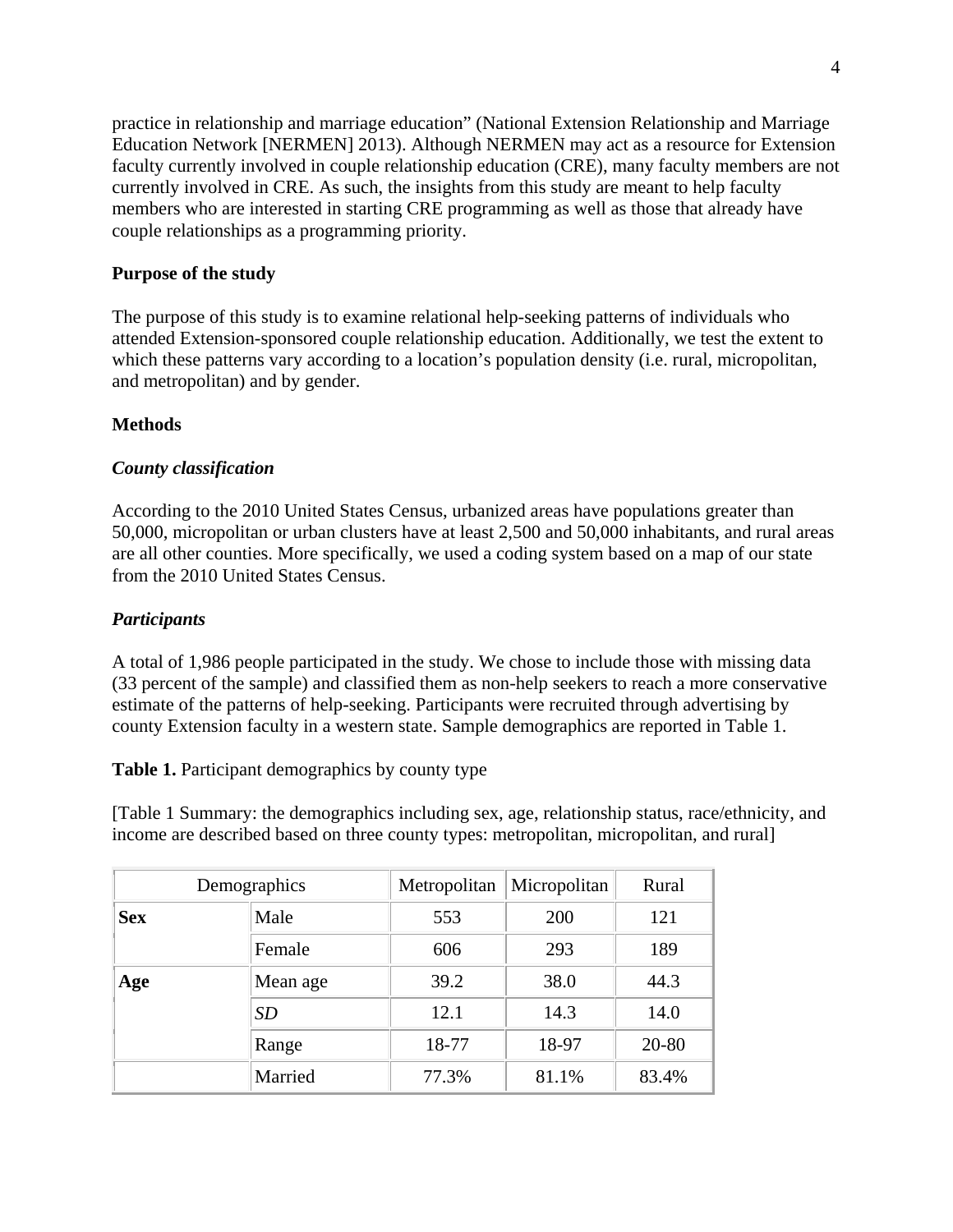| <b>Relationship</b><br>status | Duration              | $16.6$ years | $16.3$ years | 21.3 years |
|-------------------------------|-----------------------|--------------|--------------|------------|
|                               | Remarried             | 15.7%        | 14.7%        | 12.6%      |
|                               | Single                | 11%          | 11.3%        | 13.1%      |
|                               | Dating                | 4.4%         | 3.0%         | 1.9%       |
| <b>Race/Ethnicity</b>         | White                 | 83.3%        | 85.3%        | 91.4%      |
|                               | Latino American       | 6.9%         | 8.7%         | 1.9%       |
|                               | <b>Asian American</b> | 1.7%         | $.8\%$       | .6%        |
|                               | Native American       | 1.3%         | 1.4%         |            |
| <b>Income</b>                 | Median                | \$50,500     | \$40,000     | \$50,000   |
|                               | Range                 | 0-\$250K     | 0-\$1000K    | 0-\$275K   |

## *Procedures*

CRE programming was offered by fifteen county Extension offices in a western state. Programming included brief interventions (e.g., educational date nights, one-time classes, and one-time activities) and medium intensity interventions (e.g., multiple-class series). Presenters included county Extension faculty members, therapists, social workers, and educators. At the conclusion of each activity, participants completed a two-page survey that included demographic items and measures of relationship help-seeking, individual functioning, relationship knowledge, intimate partner violence, and relationship satisfaction.

## *Measures*

Participants reported help-seeking behaviors by indicating the number of times they had participated during the past year in any of the following to improve their relationship with their partner: professional counseling; visiting websites; talking to other couples; talking with parents/relatives; talking with religious leaders; reading books; reading pamphlets, magazines, or newspapers; watching videos or movies about marriage; attending classes of two or more sessions; or attending a single-session lecture/workshop (cf., Higginbotham, Miller, and Niehuis 2009). Using these data, we placed participants into a non-seeking group (zero or no data) and a seeking group (any help-seeking within the past year). These results are reported in Tables 2 and 3.

One-third of participants did not complete this measure. Using logistic regression, we tested whether demographic variables differed significantly between those who completed the measure and those who did not for each county type. In all three county types, marital status differed significantly between completers and non-completers: married participants were more likely to complete the survey than those in other relationship statuses. Perhaps singles were less likely to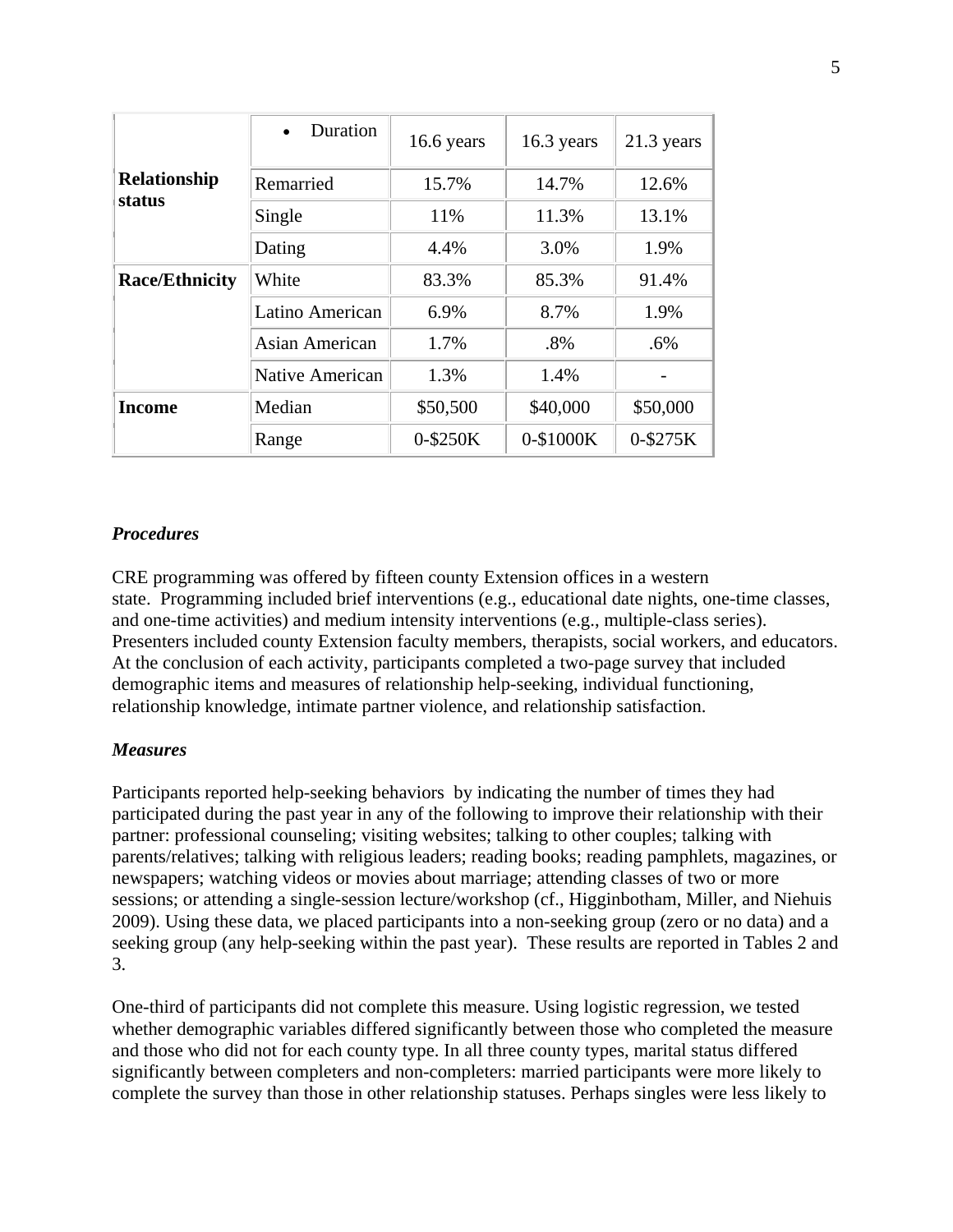fill out the relationship survey because they perceived it as irrelevant to their current circumstances. In the metropolitan sample, income differed significantly between completers and non-completers.

# **Results**

# *Geographical differences in help-seeking*

**Table 2.** Percentage of relational help-seeking behaviors for women based on county type

[Table 2 Summary: Percentage of women who sought different types of help-seeking. There are five columns. The first has a list of ten couple help-seeking behaviors, the second gives the overall percentage of the sample who sought the behavior, and the last three give percentages based on county type.]

| <b>Preparation form</b>                           | Overall | Ru%                | Mi%         | Me%         |
|---------------------------------------------------|---------|--------------------|-------------|-------------|
| by rank order                                     | group % | (189)              | (293)       | (605)       |
| Read pamphlets,<br>magazines, or news<br>articles | 34.8    | $22.8^{\text{Me}}$ | 36.5        | $37.8^{Ru}$ |
| Talked with other<br>couples                      | 34.8    | 29.6               | 40.6        | 33.7        |
| Talked with<br>parents/relatives                  | 32.7    | 27.5               | 40.6        | 30.5        |
| Read a book on<br>marriage                        | 31.3    | 20.1               | 33.1        | 34.2        |
| Attended a<br>workshop or<br>lecture (1 session)  | 28.0    | 20.6               | 28.3        | 30.2        |
| Visited a website                                 | 25.0    | 12.2               | 22.5        | 30.2        |
| Attended a class (2)<br>or more sessions)         | 20.7    | 9.5 <sup>Mi</sup>  | $24.6^{Ru}$ | 22.4        |
| Talked with<br>religious leaders                  | 19.0    | 12.2               | 23.2        | 19.0        |
| Watched videos or<br>movies on<br>marriage        | 16.7    | 13.2               | 16.0        | 18.0        |
| Professional<br>counseling                        | 8.2     | $4.2^{\text{Me}}$  | 7.8         | $9.6^{Ru}$  |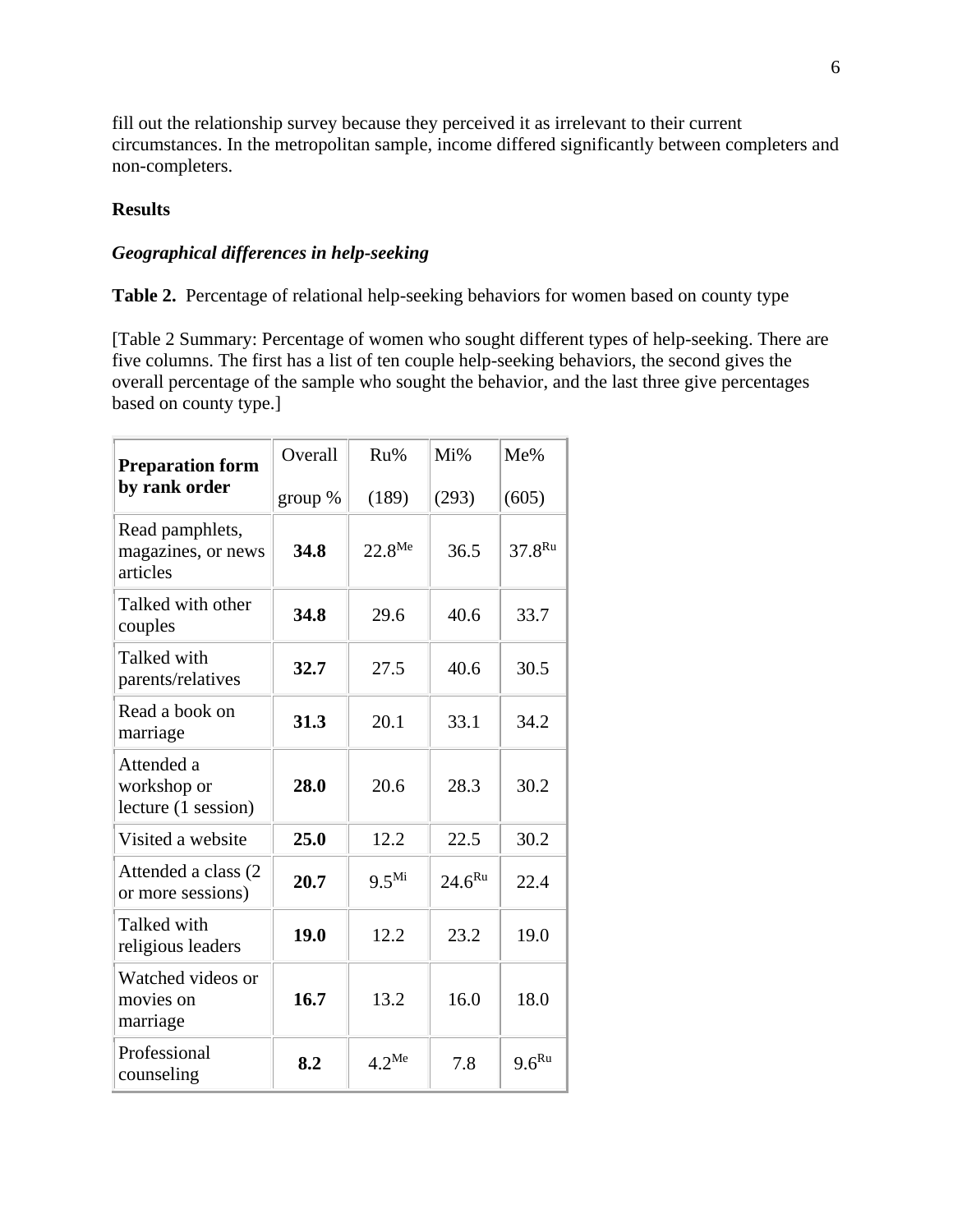Superscripts indicate statistically significant differences (p<.05) in the ANOVAs using Tukey's HSD.  $Ru = Rural$ ,  $Mi = micropolitan$ , and  $Me = Metropolitan$ 

**Table 3.** Percentage of relational help-seeking behaviors among men by county type

[Table 3 Summary: Percentage of men who sought different types of help-seeking. There are five columns. The first has a list of ten couple help-seeking behaviors, the second gives the overall percentage of the sample who sought the behavior, and the last three give percentages based on county type.].

| <b>Preparation form</b>                           | Overall | Ru%   | $Mi\%$      | Me%         |
|---------------------------------------------------|---------|-------|-------------|-------------|
| by rank order                                     | group % | (121) | (199)       | (553)       |
| Talked with other<br>couples                      | 30.4    | 20.7  | 34.0        | 31.3        |
| Read pamphlets,<br>magazines, or news<br>articles | 29.9    | 19.8  | 28.0        | 32.9        |
| Talked with<br>parents/relatives                  | 28.7    | 22.3  | 34.0        | 28.2        |
| Attended a<br>workshop or<br>lecture (1 session)  | 26.7    | 19.0  | 24.5        | 29.3        |
| Read a book on<br>marriage                        | 23.8    | 15.7  | $19.5^{Me}$ | $26.9^{Mi}$ |
| Talked with<br>religious leaders                  | 20.7    | 14.9  | 22.5        | 21.3        |
| Attended a class (2<br>or more sessions)          | 20.3    | 9.1   | 23.0        | 21.9        |
| Visited a website                                 | 18.5    | 10.7  | 16.0        | 21.2        |
| Watched videos or<br>movies on<br>marriage        | 14.7    | 9.1   | 15.0        | 15.9        |
| Professional<br>counseling                        | 9.5     | 7.4   | 7.0         | 10.8        |

Superscripts indicate statistically significant differences (*p*<.05) in the ANOVAs using Tukey's HSD.  $Ru = Rural$ ,  $Mi = micropolitan$ , and  $Me = Metropolitan$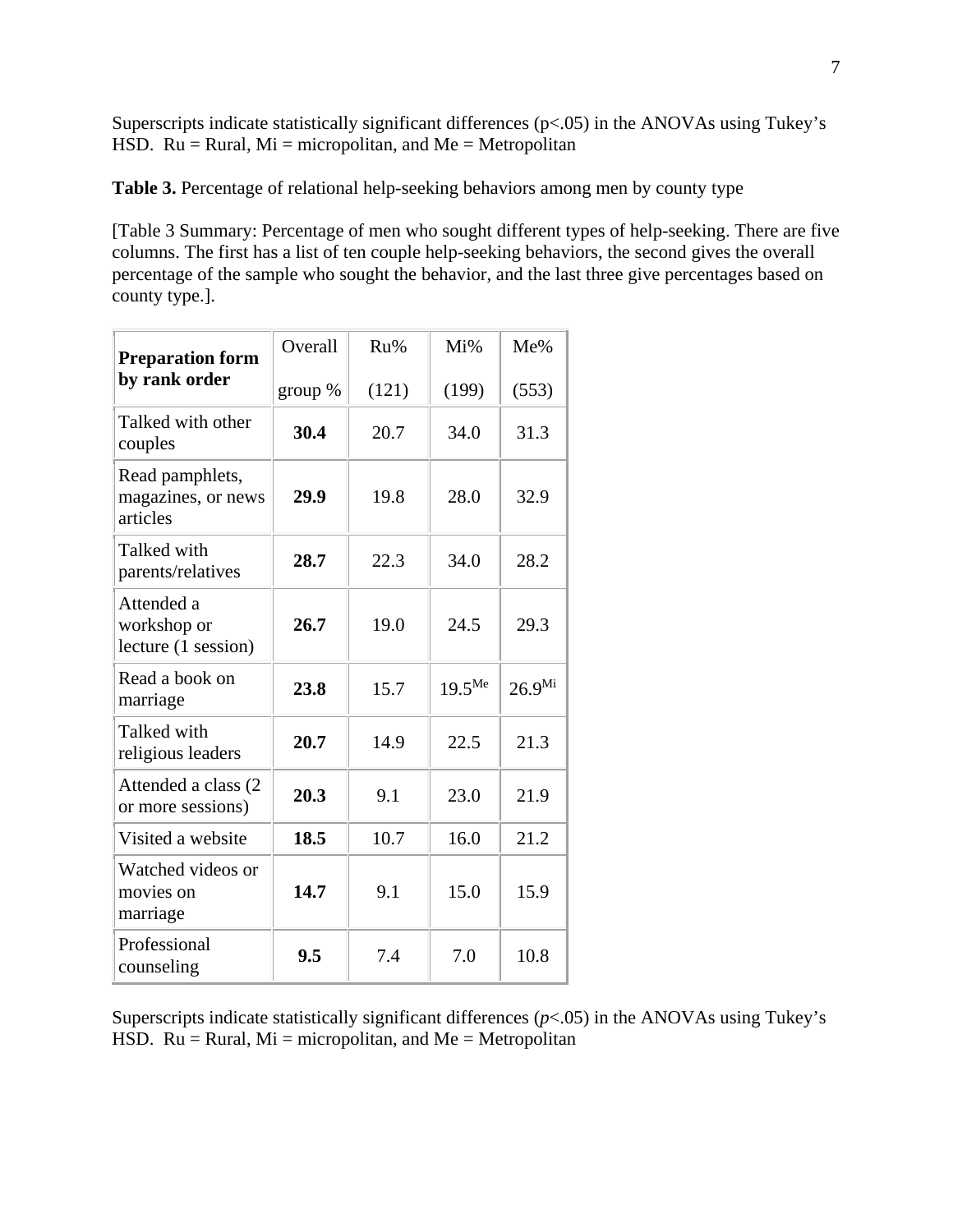### *Gender differences in help-seeking*

Chi-square analyses indicated several gender differences in help-seeking for each county type. In the rural sample, women significantly talked with other couples ( $c^2 = 10.02$ ,  $p < .05$ ) and talked with parents ( $c^2 = 5.30$ ,  $p < .05$ ) more than the men. In the micropolitan sample, women read self-help books ( $c^2 = 14.01$ ,  $p < .001$ ), visited websites ( $c^2 = 4.89$ ,  $p < .05$ ), talked with other couples ( $c^2$ =10.16,  $p < .01$ ), talked with their parents ( $c^2$ =12.43,  $p < .001$ ), read pamphlets, magazines, or news articles ( $c^2 = 9.72$ ,  $p < .01$ ), and attended a workshop ( $c^2 = 4.30$ ,  $p < .05$ ) more than their male counterparts. Metropolitan women read self-help books ( $c^2 = 9.39$ ,  $p < .05$ ), talked with other couples ( $c^2$ =5.71,  $p$  < .05), talked with parents ( $c^2$ =4.84,  $p$  < .05), read pamphlets, magazines, or news articles ( $c^2 = 7.48$ ,  $p < .05$ ), and visited a relationship website ( $c^2 =$ 12.09,  $p < .001$ ) more than metropolitan men.

### *County differences in help-seeking*

We used one-way ANOVA to compare means of summed help-seeking scores by gender and across county type. Across county type, mean differences in help-seeking scores were not significant for women and men. We also calculated one-way ANOVAs to examine mean differences in help-seeking scores on the ten help-seeking behaviors among women and men. For women, these analyses revealed significant differences in the likelihood of reading a self-help book ( $F = 3.79$ ,  $p < .05$ ), professional therapy ( $F = 3.43$ ,  $p < .05$ ), talking with parents and relatives ( $F = 3.15$ ,  $p < .05$ ), and attending a class ( $F = 3.48$ ,  $p < .05$ ). Tukey's HSD comparisons showed that metropolitan women were more likely to read a self-help book than rural women; metropolitan women were more likely to seek therapy than rural women; and micropolitan women were more likely to attend classes than rural women. For men, significant differences were found for reading a self-help book ( $F = 4.81$ ,  $p < .05$ ). Metropolitan men sought more selfhelp books than micropolitan men.

#### **Discussion**

Differences in help-seeking tendencies among rural, micropolitan, and metropolitan counties were typically not significant in our sample. Perhaps differences in relational help-seeking behaviors with differing geographical areas have begun to fade. We predicted that individuals in metropolitan areas would seek relationship help more readily than those in rural counties because of the historical difference in availability of relationship resources. However, common barriers to help-seeking (e.g., acceptability, availability, and accessibility; Mohatt et al. 2005) pertain almost exclusively to seeking professional help, and most of the relational help-seeking behaviors (e.g., talking with other couples, talking with parents, talking with clergy, visiting a website, and watching a video) in the current study are inherently acceptable, readily available, and accessible. That said, among rural women we did find relatively lower levels of reading relationship-related material, as well as attending classes and seeking therapy; and among rural men, relatively lower levels of reading relationship-related books. Another explanation into the lack of differences between counties might be with how the counties were classified.

One might expect differences in patterns of seeking professional help across county type and, indeed, metropolitan women sought out therapy more than their rural counterparts. Lichter and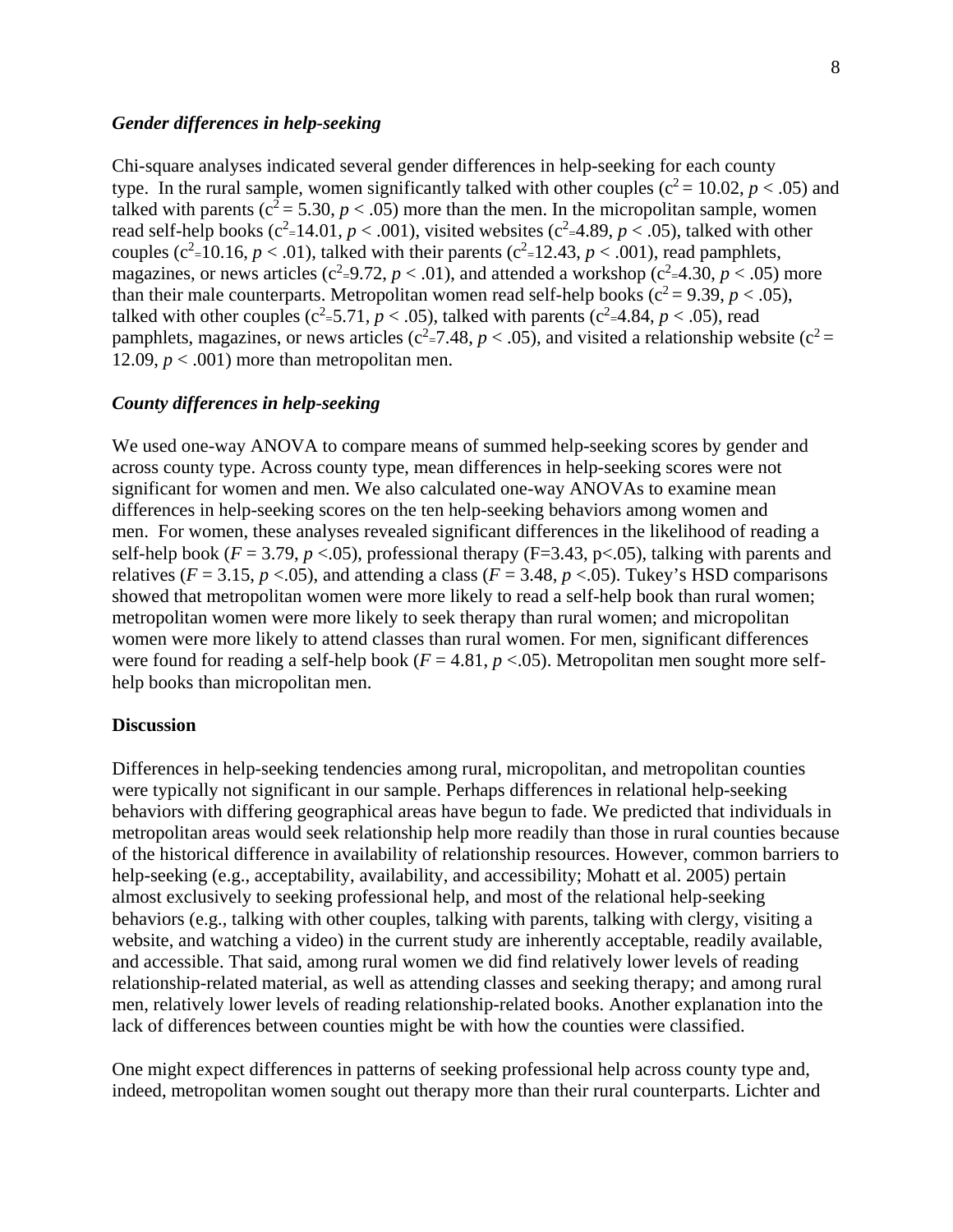Brown (2011) concluded, "The social and spatial boundaries that have divided rural from urban America historically are rapidly shifting, blurring, and being crossed" (584). Perhaps our nonsignificant findings among county types are the result of these increasingly imprecise "social and spatial boundaries" between rural and metropolitan communities.

The current findings largely support previous literature that indicates women are more likely than men to engage in help-seeking behaviors (Galdas, Cheater, and Marshall 2005). Indeed, women and men in our sample differed significantly in their ratings for two behaviors in rural counties, six in micropolitan counties, and five in metropolitan counties. Differentials between genders based on county type may be due to location and or the differences in sample size. Measures of relational help-seeking behaviors in this community sample were consistent with past research in that individuals sought help from those nearest them (Georgia and Doss 2013; Griffith 1985; Young, Giles, and Plantz 1982). For women, talking with other couples and reading pamphlets were tied for first, and talking with parents/relatives was ranked third. For men, talking with other couples, reading pamphlets, and talking with parents/relatives were ranked first, second, and third respectively. Furthermore, professional help-seeking was among the least likely help-seeking behaviors regardless of county type, a finding consistent with past research (Griffith 1985).

#### **Limitations**

This study has several limitations and therefore only tentative conclusions may be drawn from this study. The measure we used did not define some of the help-seeking behaviors and asked for couples to report a whole year of behaviors, which may have resulted in inaccurate reporting. Furthermore, 33 percent of possible data were missing. Another limitation is that county classifications may lack precision. For example, some counties (especially geographically large counties) consist of both rural and metropolitan citizens, but are classified into a single county; therefore, residents of the same county likely experience differing levels of resources and perhaps different macrosystems. Isserman (2005) recommended using nine different county classifications including three classifications for metropolitan areas, four for micropolitan settings, and two for rural settings. Given the number of individuals in the current sample and preliminary nature of the research, only three county classifications were used. Future research might include finer geographic classifications to facilitate greater precision in analyses of relational help-seeking. Another limitation includes a lack of understanding into the motivations of those seeking help which undoubtedly would help Extension faculty members when serving couples.

#### **Conclusion**

Keeping Bronfenbrenner's Ecological Model in mind, it is important for Extension faculty members to consider how sub-cultures affect those they teach. Understanding the macrosystem (i.e., needs, resources, families, organizations, partners, interactions, and life-styles) will help Extension faculty members to more effectively reach and change those they are hired to serve. This study might be seen as a tentative guide to Extension faculty — offering insights faculty might use when performing a needs analysis, teaching a course, or marketing. Individual circumstances of Extension faculty members differ drastically; consequently, these findings and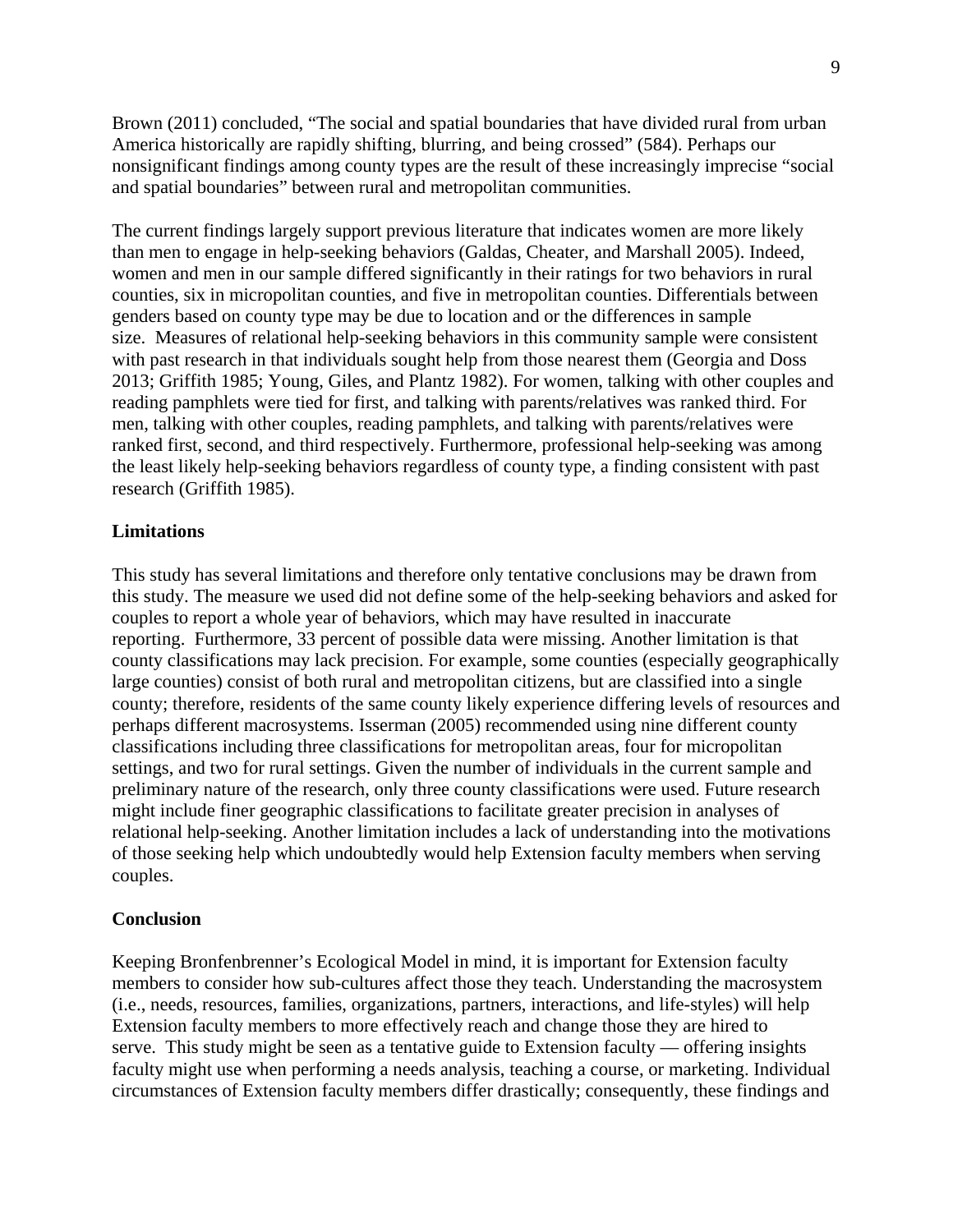conclusions may not hold true in each unique situation. Yet, we believe that considering more fully the help-seeking behaviors of those with whom we interact will ultimately improve the quality of the services offered by Extension faculty members.

Funding for this manuscript was provided, in part, by the Utah Department of Workforce Services and the Utah Marriage Commission. The authors thank the Cooperative Extension faculty members for their work, as well as the attendees who participated in the research.

# **References**

Bronfenbrenner, Urie. 1994. "Ecological models of human development." In International Encyclopedia of Education, Vol. 3, 2nd edition. Oxford: Elsevier.

Cooperative State Research, Education, and Extension Service. 2007. *Strategic plan for 2007- 2012*. United States Department of Agriculture. http://www.nifa.usda.gov/about/offices/pdfs/csrees\_stratic\_plan.pdf.

Doss, Brian, Galena Rhoades, Scott Stanley, and Howard Markman, 2009. "Marital therapy, retreats, and books: The who, what, when, and why of relationship help-seeking." *Journal of Marital and Family Therapy* 35: 18-29.

Eubanks-Fleming, C. J., and James Córdova. 2009. "Correlates of couples' help seeking in the Marriage Checkup." Poster presented at the Association of Behavioral and Cognitive Therapies, New York City, November 21. As cited in Hawkins (2011) *Applied family studies research. In A snapshot of emerging research that influences marriage education: 2009-2010*. National Healthy Marriage Resource Center, www.healthymarriageinfo.org/download.aspx?id=2373.

Futris, Ted, Francesca Adler-Baeder, Katherine Dean, and Jennifer McFadyen. 2005. "Best practices for couple's education: Summary of a dialogue between researchers and educators." *The Forum for Family and Consumer Issues* Vol. 10, No. 1, http://ncsu.edu/ffci/publications/2005/v10-n1-2005-may/fa-2-practices.php

Galdas, Pam, Francine Cheater, and Paul Marshall. 2005. "Men and health help‐seeking behaviour: literature review." *Journal of advanced nursing* 49: 616-623.

Gamm, Larry, and Linnae Hutchison. 2003. "Public Health Rural Health Priorities in America: Where You Stand Depends on Where You Sit." *The Journal of Rural Health* 19: 209-213.

Gamm, Larry, Sarah Stone, and Stephanie Pittman. 2010. "Mental health and mental disorders— A rural challenge: A literature review." *Rural Healthy People 2010, 97-113, http://sph.tamhsc.edu/centers/rhp2010/08Volume2mentalhealth.pdf*

Ganong, Lawrence, and Marilyn Coleman. 1989. "Preparing for remarriage: Anticipating the issues, seeking solutions." *Family Relations* 38: 28-33.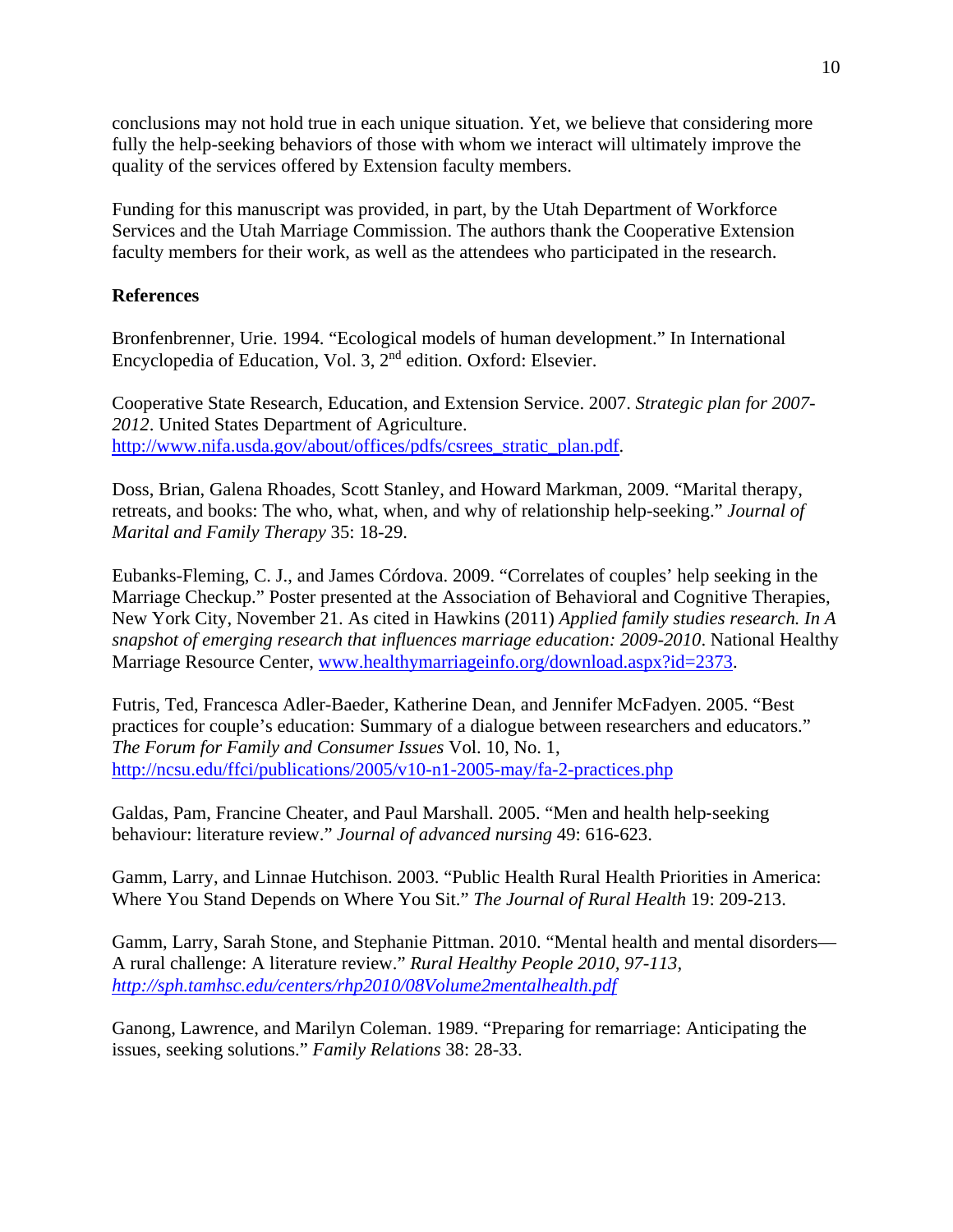Georgia, Emily, and Brian Doss. 2013. "Web-based couple interventions: Do they have a future?" *Journal of Couple and Relationship Therapy* 12:168-185.

Goldsmith, Daena, and Kristine Fitch. 1997. "The normative context of advice as social support." *Human Communication Research* 23: 454-476.

Gray, Jacqueline. 2011. Rural mental health research white paper. Grand Forks, ND: University of North Dakota.

Griffith, James. 1985. "Social support providers: Who are they? Where are they met? and the relationship of network characteristics to psychological distress." *Basic and Applied Social Psychology* 6: 41-60.

Higginbotham, Brian, Julie Miller, and Sylvia Niehuis. 2009. "Remarriage preparation: Usage, perceived helpfulness, and dyadic adjustment." *Family Relations* 58: 316-329.

Isserman, Andrew. 2005. "In the national interest: Defining rural and metropolitan correctly in research and public policy." *International Regional Science Review* 28: 465-499.

Lichter, Daniel, and David Brown. 2011. "Rural America in an urban society: Changing spatial and social boundaries." *Annual Review of Sociology* 37: 565-592.

MacGeorge, Erina, Bo Feng, Ginger Butler, and Sara Budarz. 2004. "Understanding advice in supportive interactions: Beyond the facework and message evaluation paradigm." *Human Communication Research* 30: 42-70.

McCawley, Paul. 2009. *Methods for conducting an educational needs assessment: Guidelines for Cooperative Extension System professionals*. Bulletin 870. Moscow, ID: University of Idaho Extension, http://www.cals.uidaho.edu/edcomm/pdf/BUL/BUL0870.pdf.

Mohatt, Dennis, Mimi Bradley, Scott Adams, and Chad Morris. 2005. *Mental health and rural America: 1994-2005*. U.S. Department of Health and Human Services, Health Resources and Services Administration, Office of Rural Health Policy.

Molgaard, Virgina. 1997. "The extension service as key mechanism for research and services delivery for prevention of mental health disorders in rural areas." *American Journal of Community Psychology* 25: 515-544.

National Extension Relationship and Marriage Education Network. 2013. About NERMEN: Vision and network, http://www.nermen.org/about.php.

Rost, Kathryn, John Fortney, Ellen Fischer, and Jeffrey Smith. 2002. "Use, quality, and outcomes of care for mental health: the rural perspective." *Medical Care Research and Review* 59: 231-265.